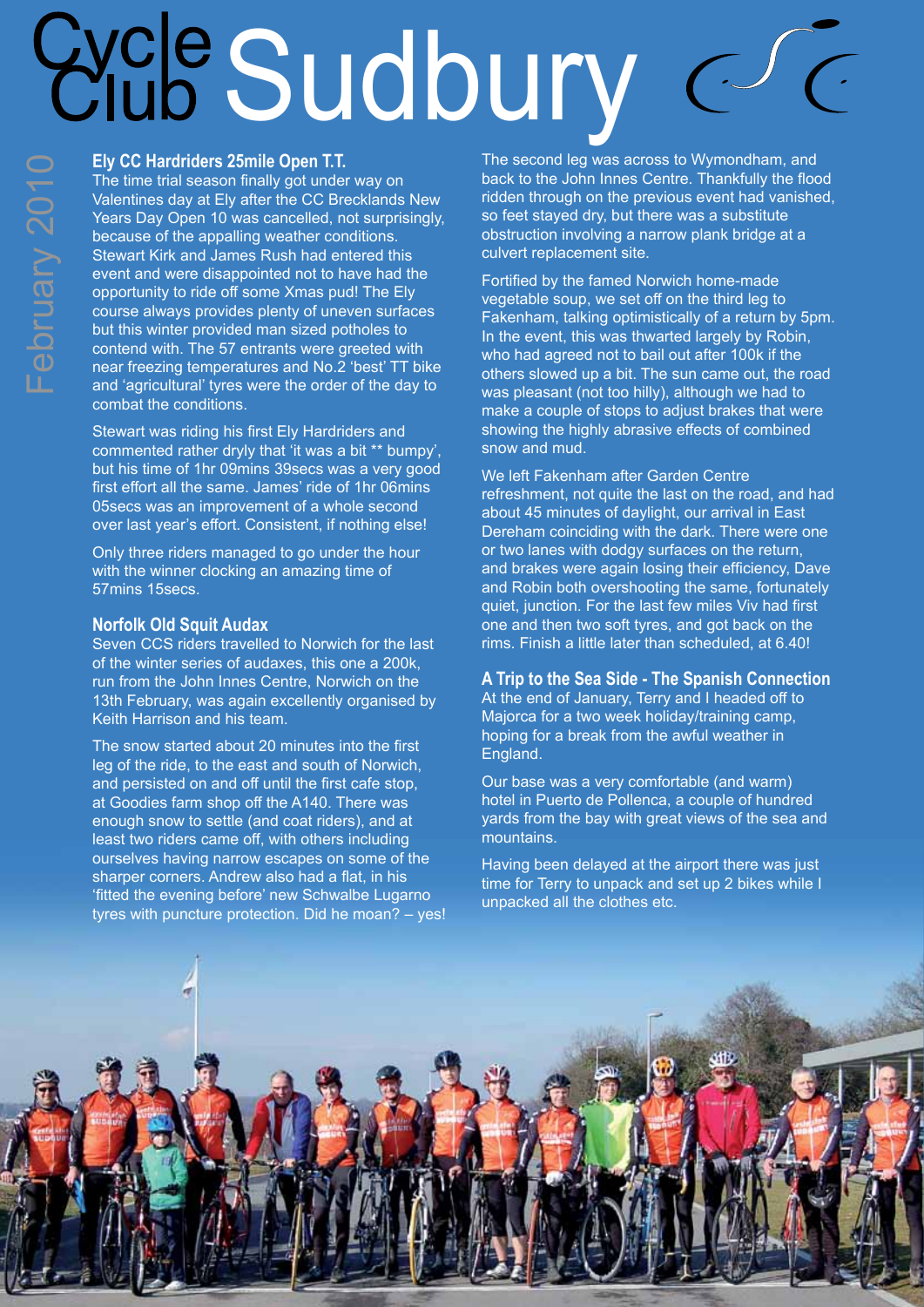# cle Sudbu

Sunday was a bit wet so we just did a couple of miles between showers to check the bikes were ok. Then I went around the bay for a 12 mile run.

The first few days I rode with the "touring" group (the slowest) I had begun my cycling life with them on our first training camp. I found the rides a bit too slow most of the time although sociable and only worked hard when there were a few hills. Most towns are built on the high spots so a cafe stop was sometimes earned.

February 2010

February 2010

One evening we had a talk by a couple of coaches and I decided to change groups after the "tourers" were overtaken by a lady on a sit up and beg bike with basket on the front complete with baguette!!

Brian, who coaches at the Hillingdon Circuit went out with Terry and I and another chap and he wound up the speed whenever we could with me trying to hang on to his wheel. I found the days with him hard but very useful. It was often very windy and I struggled with the headwinds and very strong "puffs" which tried to unseat me. I learned to ride much closer than I used to. After a hard day cycling/running it was great to spend some time in the newly opened Jacuzzi. Towards the end of the fortnight I was tired and not able to perform as well as I wanted in the strong winds. This was probably due to having only one day free from cycling or running in 13 days (some days I did both).

I managed 378 bike miles (we lost a few days to rain) and 62 running miles.

Terry's trip was a bit disappointing for him as at first his bike was a problem up steep hills and he eventually had a new chain and cassette fitted. Bike ready – then it rained heavily. He had a few rides then caught the "bug" which was going around (I escaped it). The last couple of days were windy with the odd bit of sleet/snow.

However we both got in more riding than we would have at home and are looking forward to the beginning of April when we return for another 10 days. Hopefully we will ride in the best groups for us in warmer and less windy conditions.

Majorca and especially Puerto de Pollenca, is an ideal place for early season training for cyclists.

Give it a go!!

### A Day At The Races - Velo Style

Six CCS members (mainly from the 'Wednesday' club) recently descended on the Redbridge Cycling Centre to take advantage of half-term and introduce some of our younger members to the circuit. In the days leading up to our visit, the weather forecast looked grim with a repeat

of the downpours, (which blighted our initial visit last year), on the cards. But the day turned out to be glorious, with sunshine and warmer temps in abundance.

Everyone soon explored the different courses, including the daunting hill just before the finish, around an almost empty but wet circuit. This led to more punctures than would have been expected and Brian was soon seen doing what he does best!

Some impromptu one lap time trials were held towards the end of the day with Simon Daw coming out on top with a 3min 19.39sec around the 2km circuit, followed by Matt Shotbolt, Brian Mann and Viv Marsh. The 'boys' enjoyed being let loose on a traffic free circuit with Ben Marsh being the quickest in 3min 39.64secs, followed by Nick Bull and the Georges' Hoppit and Palmer. Some 'very olde fartes' brought up the rear and the less said the better.



Simon rode round most of the time with his helmet cam strapped to his head, recording the day and producing some interesting video images which can be viewed on [YouTube](http://http://www.youtube.com/user/simondaw).

A successful day which may be repeated during further school holidays, so if anyone is tempted to come along, get your name down now.

Thanks to Robin Weaver for organising and coordinating it all for everyone.

### CCS. Reliability Trial Sunday 31st. Jan 2010

Got up very early in the morning looked outside and saw the ice and frost on the ground, and I said to the wife "there will not be many riding today you can go back to bed I will be able to manage" (wrong).

After putting out the signs I arrived at the HQ at about 8-15am. only to find one rider waiting to sign on, quickly opened up and put on the tea urn, Robin and Alison arrived to do the signing on, Robin had some bad news, he had just drive round the 48mile course only to find that from One House onwards the road was completely cover in ice and was very dangerous, we then had to make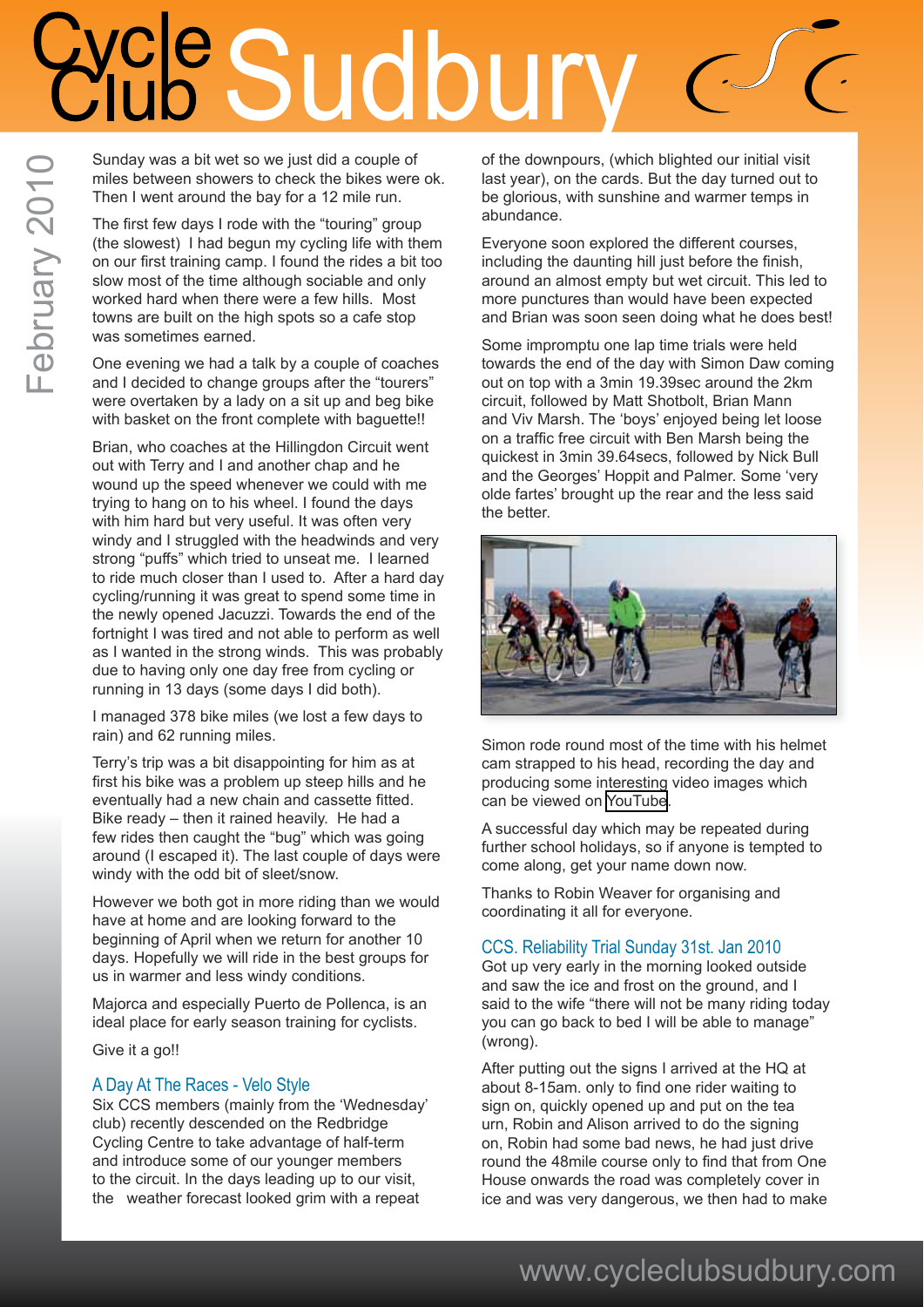# Sudbury

the decision that it would be safer for the riders to turn at One House and retrace back rather than continue on a road covered in ice.

Help in the form of Brian Mann and Roger Rush kept the hot drinks flowing as more and more riders appeared to sign on. Geoff had arrived and was busy telling riders we were changing the course due to weather conditions. Time to set the first group off, Alison then informs me that 79 riders had signed on, 37 for the 48mile in 2hrs.45mins., 22 for the 48mile in 3hrs.30mins., 11for the 27mile in1hr.45mins., and 9 for the 27mile in 2hr.30mins. Clubs taking part were Wolsey RC, Stowmarket & Dist.CC, Plomsgate CC., Interbike, VC Revolution, Colchester Rovers, Ipswich Tri Club, Belgian Van Eyck Sport and CCS.



As Robin and Brian M are riding and Roger has gone to marshal and to take photos it is time to ring the wife and ask her to come and give a hand in the kitchen, the wife arrives and starts to organise the food and hot drinks as the first riders return cold, hungry and thirsty, we need two tea urns to keep up with the supply of hot drinks the food is fast being devoured. (Do not panic!) We send out Geoff to get more supplies, he returns just in time as another wave of riders descend on to the kitchen (thank heavens that shops open on a Sunday). Some riders appear to be really shattered, the cold has taken its toll, but all seem to be happy that they have completed the course, Alison informs me that there are only three more riders to come in, one is suffering so the other two riders have stopped with him to help him back, at last they arrive back safe and sound, a sigh of relief, no accidents all back safe and all 79 riders completed the ride. Riders come to the kitchen to thank us for looking after them, and in their words another great event for CCS.

I would like to take this opportunity to thank Dave & Robin for checking the course

Alison, Robin for signing on, Brian Mann (tea lady) Roger as marshal, Geoff for his help and Pat in the kitchen, also many thanks to all the riders. It is only thanks to all of you that this event was a success.

Many thanks see you next year,

*- Brian W*

### A Trip to the Sea Side - The British Connection

Whilst talking to an acquaintance during our visit to Hog Hill last week I learnt that a track training session at the velodrome at Calshot was taking place the following Sunday. I asked if there were any spare places and she said that she would tell the organiser of my interest. Sure enough when he, Gino Howe, rang me the following day I immediately said yes. He said that the oldest rider going would be about 50 so he would, if I so wished, put me in group 3 with the ladies. Ah, there is a god after all!

Next decision was when to go. The training was starting at 10, so leaving at 6am would be necessary to get me there on time. However not being a committed Audaxer the middle of the night start didn't appeal. So I finally left at 4pm Saturday afternoon. After spending a comfortable night at the Lyndhurst Travelodge I arrived at 9.30am.

The wooden track at Calshot is the same as the 250m one that was used for the Skol 6 series of races at Wembley during the 80's. It is now housed in an old 'Sunderland' seaplane hanger (older members will remember) and is situated on Calshot Spit at the southern end of the Solent. However to get it in they had to cut a bit out to make it fit. It's now 166m round; about the same as the Ghent 6 track.

When the training started I was put in group 2 with the 50 year old and 10 others, damn. Session 1: This was called the 'Warm Up'. Two strings of 6 riders riding side by side. The inner group goes faster and when the first rider is clear ahead he swings up to the front of the outer group, the last rider there swings down to join the others.

Session 2: One string of 12, each rider doing a lap at the front, doing 'timed' laps. The speed being increased gradually.

Session 3: a)a single string of 12 riders, at the whistle the first man sprints ahead to gain a lap. b) two riders, working together, gain a lap. c) three riders gain a lap.

Session 4: Timed flying lap. One string of 12 riders riding round the top of the track. At the whistle